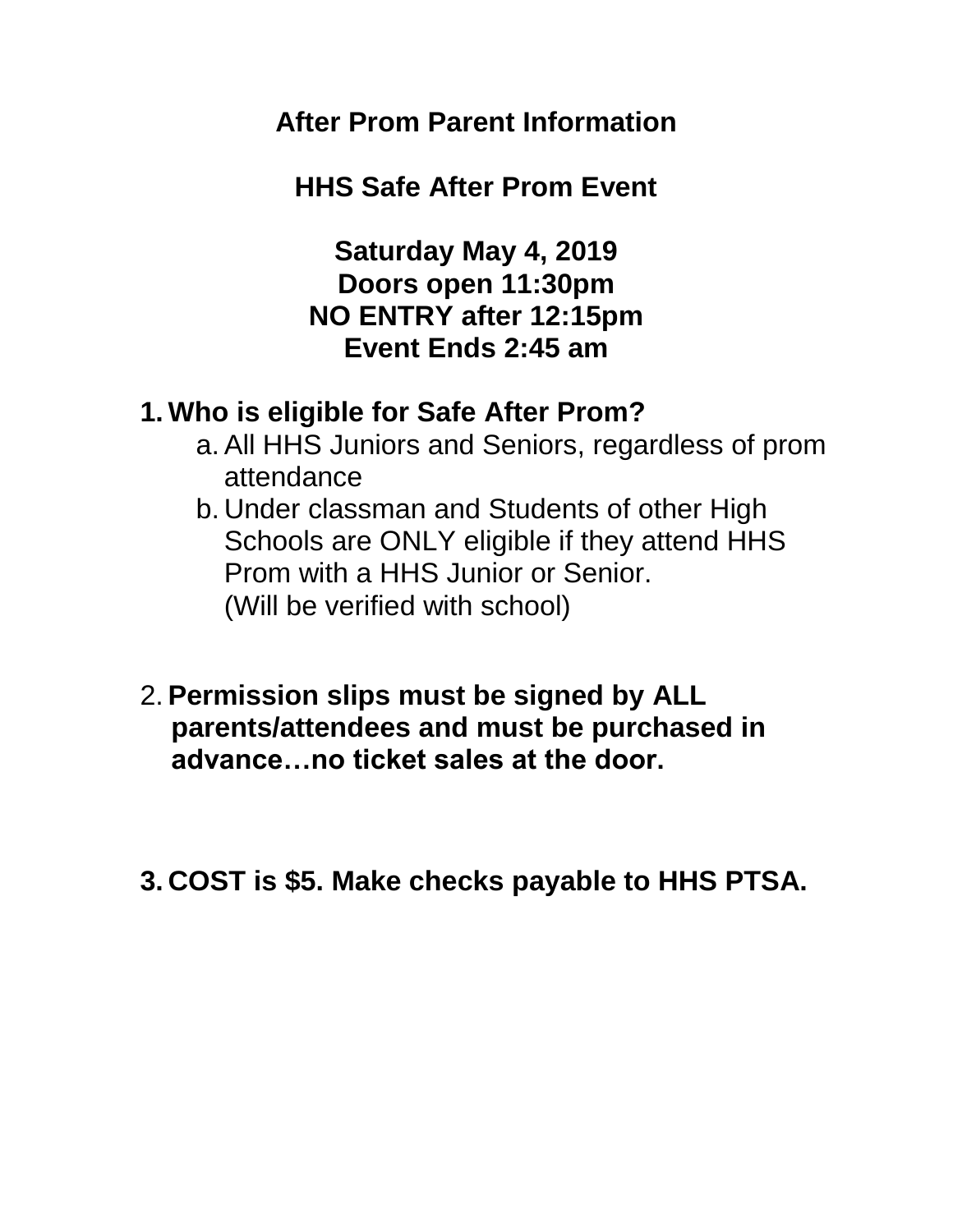| <b>HHS Student Grade</b>   |  |
|----------------------------|--|
| (If $9-10^{th}$ ) guest of |  |
| Out of School Guest        |  |

### **Havre de Grace High School PTSA**

#### **2019 AFTER PROM PARTY**

May 4, 2019 11:30 pm – 2:45 am at the Arena Club

*ALL persons attending the After Prom Party (Both HHS students and their guests who are not HHS students) MUST complete and return it when you purchase your after prom ticket in order to attend this event. Students or guests without a signed permission slip will not be permitted to purchase an After Prom ticket***. NO TICKETS WILL BE SOLD AT THE DOOR.**

### **Permission and Release**

I hereby give permission for **Example 20** (the "Attendee") to participate in the 2019 Havre de Grace High School After Prom Party (the "Event"), to be held from 11:30 pm until 2:45 am on May 4, 2019 at the Arena Club.

By signing below, we hereby acknowledge and agree that (1) participation in the Event is strictly voluntary; (2) **the Event is not sponsored by the Harford County Public School System or Havre de Grace High School**; (3) any failure by the Attendee to abide by either the rules of conduct established by the Arena Club or the instructions of the Event chaperones or Arena Club staff during the Event may result in the expulsion of the Attendee from the Event; (4) the Attendee/Parent/Guardian is responsible for arranging his/her transportation to and from the Event; (5) the Attendee is free to leave the Event at any time, but that once the Attendee leaves the Event, he/she will not be allowed to return; (6) no food or beverages of any type may be brought into the Arena Club, and chaperones have the right to inspect all backpacks or other packages; and (7) the Event may include activities of an athletic or strenuous nature with inherent associated risks, and we assume all such risks; and (8) **none of the Arena Club, the Harford County Public School System, Havre de Grace High School, Havre de Grace High School PTSA, or any of the officers, directors, employees, or other representatives of any of the foregoing shall have any liability whatsoever for any accident or injury to the Attendee during or connected with the Event**.

| Signature of Attendee                           | Date |  |
|-------------------------------------------------|------|--|
| Signature of Parent/Guardian                    | Date |  |
| Telephone Number required in case of emergency: |      |  |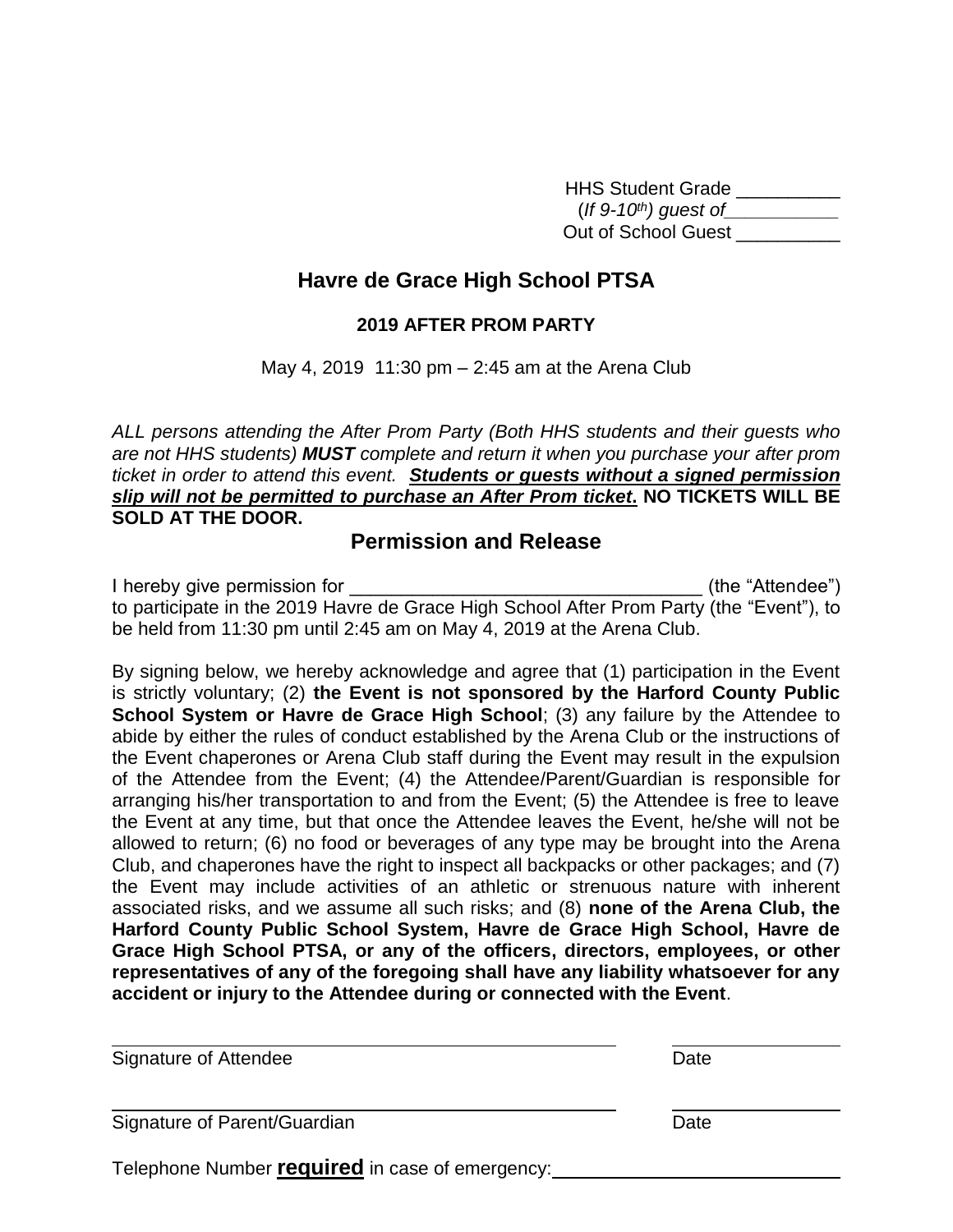# **Seniors Only**

## Eligible to Win a Gift Certificate from Jones Junction to be used towards a vehicle

## \*\* Gift Certificate is transferable to another family member

#### **NEWS/PHOTOGRAPH RELEASE**

(This must be signed to be eligible to win the Gift Certificate to Jones Junction)

We hereby irrevocably consent to and authorize the use and reproduction in all forms of media any photographs of the Attendee (whether identified by name or not), together with information about the Attendee, without compensation. We acknowledge and agree that all such photographs, negatives and copyrights thereto shall be the property of Havre de Grace High School PTSA, and may be used in any manner whatsoever (including without limitation the sale or licensing) by Havre de Grace High School PTSA, and we hereby release Havre de Grace High School PTSA and its agents and assigns from any and all claims in connection with the use, reproduction, sale and/or license of any such photographs or information.

Signature of Attendee Date Date

Signature of Parent/Guardian Date Date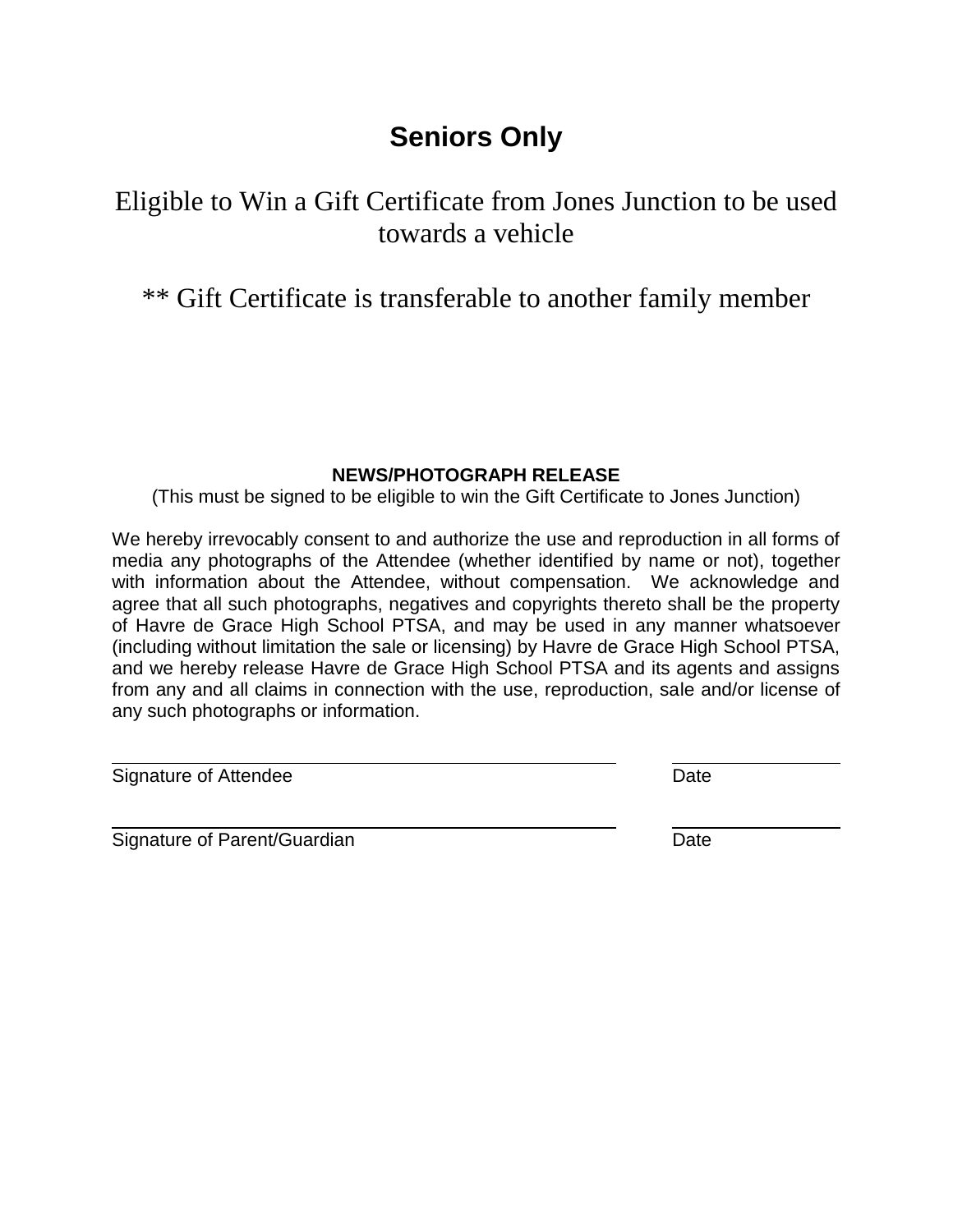

RELEASE OF LIABILITY, ASSUMPTION OF RISK AND INDEMNITY AGREEMENT In consideration of the services provided by Harford Health and Fitness Club, Inc (d/b/a: The Arena Club) ("the Club") and of the permission granted by the Club to use the Club's property, facilities, and services and to participate in trampoline court activities and other amusement activities at the Club ("the Activities"), I, on behalf of myself and on behalf of my child or children and any other minors within my care as listed below ("Minors"), agree to the following terms and conditions. I understand that this document affects my legal rights and the legal rights of the Minors, and that by signing below I acknowledge that I have read and understood the disclosure of risks, voluntarily accept those risks, and agree to be bound by all terms and conditions of this agreement.

**1. General Release and Waiver of Liability.** In consideration of the services provided by the Club and of the permission granted by the Club to use the Club's property, facilities, and services and to participate in the Activities, I, for myself and on behalf of my spouse, children, wards, heirs, assigns, personal representatives and next of kin (the "Releasing Parties"), voluntarily release and forever discharge and agree not to sue the Club and its agents, members, managers, owners, officers, directors, principals, volunteers, participants, insurers, facility operators, lessors, successors, assigns, equipment suppliers and manufacturers, trainers, intellectual property holders, and any and all other persons or entities acting in any capacity on the Club's behalf (hereinafter collectively referred to as the "Protected Parties") from liability for any claims connected with or arising from my or the Minors' participation in the Activities or use of the Club facilities, including, to the extent allowed by law, any such claims which allege negligent acts or omissions of any of the Protected Parties.

I understand that this release of liability will prevent any of the Releasing Parties, including me and the Minors, from bringing any lawsuit or making any claim for personal injury, damages or death connected with participating in the Activities or using the Club facilities.

- **2. Acknowledgement of Risks.** I understand that my participation and the participation of the Minors in the Activities involves known and unanticipated risks that could result in physical or emotional injury, paralysis, death, or damage to me, to the Minors, or to third parties. Such risks (the "Risks") include:
	- the risks inherent in the Activities, including but not limited to slipping and falling, collisions with fixed objects and/or other participants, falling off equipment, unexpected failure of equipment, over-exertion, double bouncing, failed attempted jumps and stunts, and sustaining lacerations or contracting any illnesses from contact with equipment and/or flooring surfaces in the Club;
	- the negligent acts or omissions of the Protected Parties, or their agents or employees;
	- defects in the Club facilities;
	- improper or inadequate instruction or supervision regarding the Activities or use of the Club facilities;
	- the behavior of other participants in the Activities;
	- accidents or incidents in the Club facilities; and
	- first aid, emergency treatment or services rendered or failed to be rendered by the Protected Parties or their agents or employees.

Possible injuries include, but are not limited to, bruises, sprains, scrapes, contusions, lacerations, broken bones, eye injuries, torn ligaments, joint injuries, weakening of growth plates, stunted growth following fractures, internal injuries, brain injuries and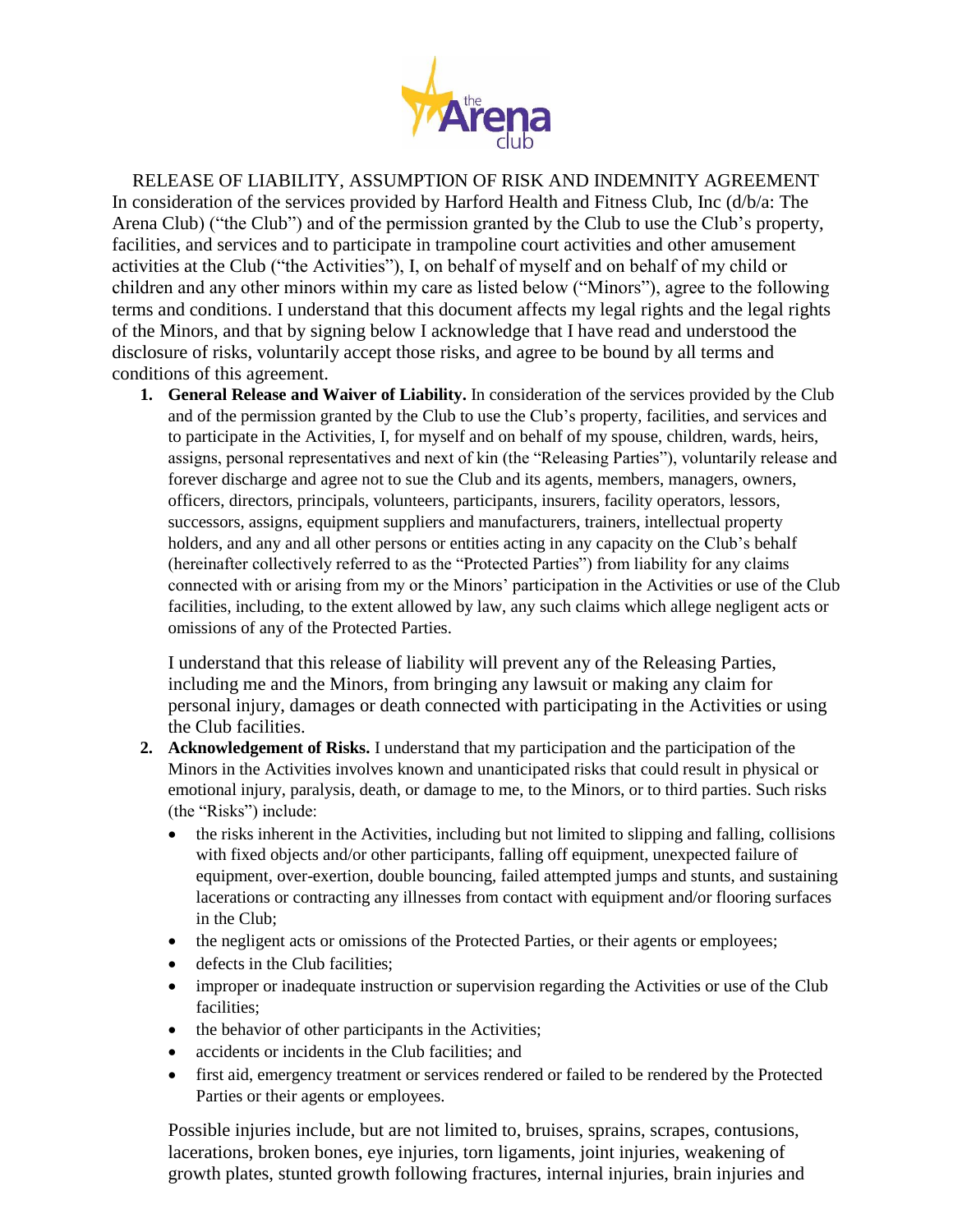concussions, permanent disabilities, broken back, broken neck, paralysis, heart attack or death.I understand and acknowledge that the above lists are not complete or exhaustive, and that other known or unanticipated risks may also result in injury, death, illness or damage to me, to the Minors or to our property.

**3. Assumption of Risks.** After being fully informed of the above risks, I, on my own behalf and, to the fullest extent allowed by law, on behalf of all Releasing Parties and the Minors, expressly agree and promise to accept and assume all known and unanticipated risks associated with participation in the Activities and use of the Club's facilities, including the Risks listed above, and I voluntarily elect to participate and to allow the Minors to participate in the Activities and use the Club's facilities.

I agree that there are certain risks inherent in the Activities that cannot be avoided or eliminated, and that by signing this form I am giving up my right and the right of the Minors to recover from the Protected Parties in a lawsuit or other proceedings or any damages, including personal injury or death to me or the Minors, that results from such risks. I understand that I have the right to refuse to sign this form, and the Club has the right to refuse to let me or the Minors participate if I do not sign this form.

**4. Indemnification Agreement.** (a) I hereby agree to hold harmless, indemnify and defend the Protected Parties from and against any and all claims, losses, actions, proceedings, costs, expenses, damages, settlement amounts and liabilities (including claims brought by any of the Releasing Parties or Minors) and any and all costs and expenses in connection therewith, including attorneys' fees and costs of investigation (collectively the "Claims"), arising out of or connected with my or the Minors' participation in the Activities or use of the Club's facilities, regardless of whether the Claims are the result of the negligent acts or omissions of myself, the Minors, the Protected Parties, or third parties, including other participants in the Activities. Such indemnity obligation shall include, but not be limited to, any claim, action or proceeding that alleges that I or the Minors negligently or intentionally caused any injury, death or damage to other participants in the Activities or other third parties at the Club.

(b) In the event of any claim, action or proceeding is brought against the Club or its agents, members, managers, owners, officers, directors or principals that falls within the scope of Section 4(a), I agree to pay \$50,000 to the Club as an advance deposit to be used for payment of costs and expenses incurred by settlement amounts and damages, with such amount to be paid to the Club within fifteen (15) days of receiving written notice from the Club of such claim, action or proceeding. If during the pendency of the claim, action or proceeding the advance deposit is drawn upon and falls below \$15,000, upon receiving notice from the Club I agree to replenish the deposit amount to \$50,000 within fifteen (15) days of receiving such notice. I understand that at the conclusion of the claim, action or proceeding, including the resolution of any appeals, the Club will refund to me any remaining portion of such deposit not used to reimburse the Club for costs and expenses incurred in connection with such claim, action or proceeding. The Club by accepting such deposit does not waive its rights under this agreement to collect any additional amounts owed pursuant to this agreement.

**5. Release of Rights to Audio, Video and Photographic Images.** I hereby grant the Club on behalf of myself and the Minors the irrevocable right and permission to photograph and/or record me or the Minors in connection with the Activities and the Club and to use the resulting photographic images, audio or video for all purposes, including advertising and promotional purposes, in any matter and in any media now or hereafter known, in perpetuity throughout the world, without restriction as to alteration, and without any reimbursement of any kind due to me or the Minors. On my behalf and on behalf of the Minors, I waive any right to inspect or approve the use of any such photographic image, audio or video. I agree that the Club will be the exclusive owner of all rights, including but not limited to the copyrights, in and to the photographic images, audio and video and the results and proceeds of my participation hereunder.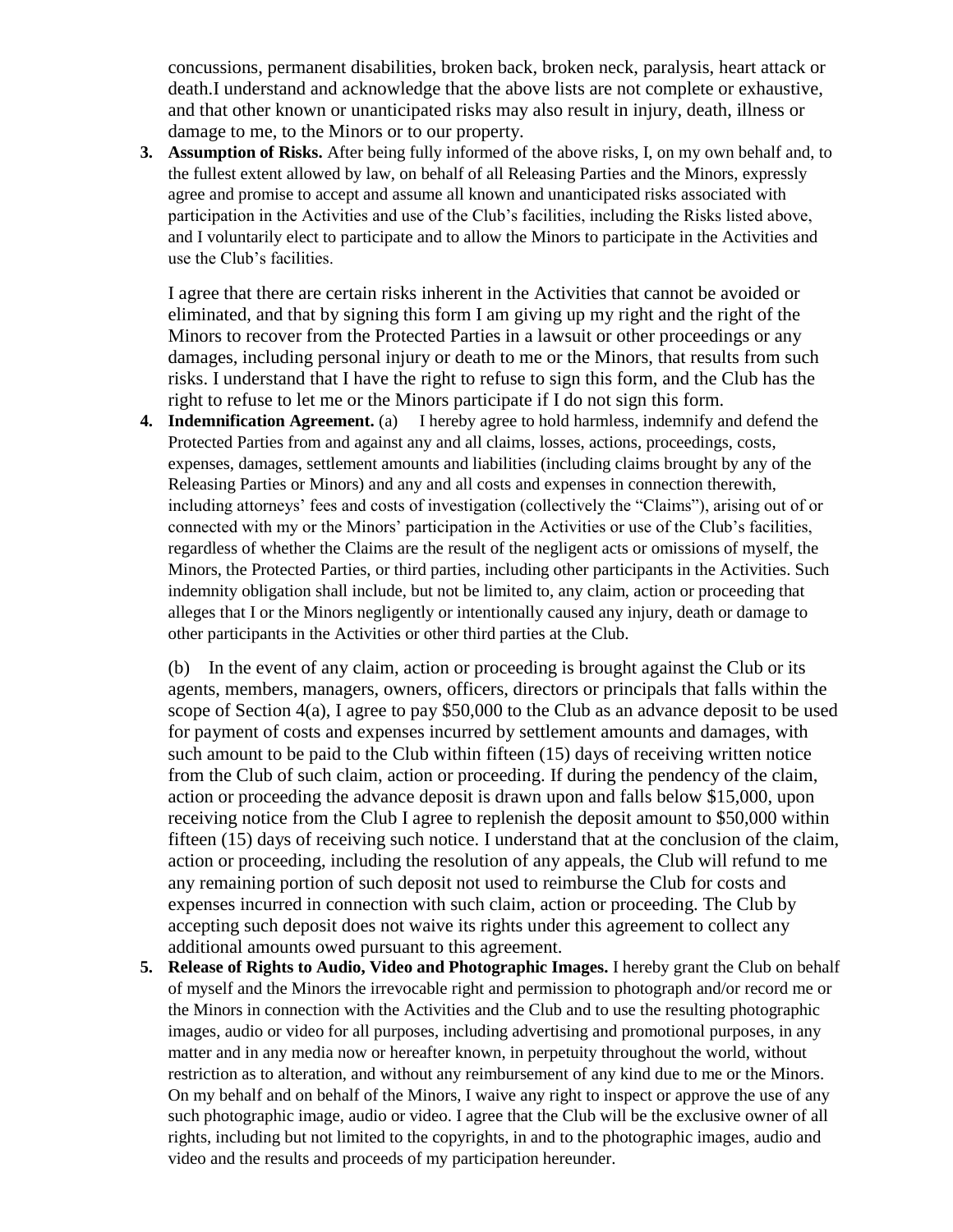- **6. Certifications.** In order to assist the Club in effectively providing for the safety of me and the Minors, I certify that:
- I have no knowledge of any health problems that would cause participation in the Activities to negatively impact my health of the health of the Minors
- I and the Minors possess a sufficient level of physical fitness and skill to safely participate in the Activities, and neither I nor the Minors have any pre-existing physical or medical conditions that might be impacted or worsened by use of the Club, including pregnancy, orthopedic problems, including back problems, heart problems, or breathing problems
- I will not use or allow the Minors to use the Club while any of us are under the use of any drugs. alcohol or medications that may impair our physical activities or judgment
- I agree to follow (and cause the Minors to follow) all safety rules of the Club and to alert the Club staff to any rules violations or dangerous behavior of other participants
- I understand that my failure or refusal to abide by the safety rules of the Club or by instructions and directions of Club staff can lead to the immediate revocation of my right to use the Club, without any right to refund of any payments made
- I will notify Club staff before I or the Minors participate in Activities if any of us have been diagnosed with behavior disorders or are taking any behavior modification medications
- I will inform Club staff immediately if I or the Minors feel any unusual discomfort while participating in the Activities and will immediately stop (or cause the Minors to stop) participation in the Activities
- I am aware that Club staff may need to end my or the Minors' participation in the Activities if my or the Minors' actions present a danger to myself or others
- I authorize the Club staff to administer emergency first aid and CPR to myself and to the Minors when deemed necessary by Club staff
- I authorize the Club staff to secure emergency medical care or transportation if deemed necessary by Club staff, and I agree to assume all costs of emergency medical care of transportation.
- I acknowledge that the Club encourages each participant to obtain medical clearance prior to participating in the Activities
- I have adequate insurance to cover any injury or damage I and the Minors may cause or suffer while participating in the Activities, or if not, I agree to bear the costs of such injury or damage to myself, the Minors and others
- **7. Term of Agreement.** I understand that this agreement shall continue in effect and will be in full force and legal effect each and every time I or the Minors visit the Club, whether at the current location or any other location or facility. I agree that the Club may require me to sign a new agreement at any time as a requirement for my participation or the participation of the Minors in the Activities.
- **8. Attorney's Fees.** I promise to indemnify the Club for any attorney's fees and costs incurred by the Club to enforce this agreement including costs associated with any collection efforts. If Club obtains a judgment against my pursuant to this agreement, prejudgment and post-judgment interest shall accrue thereon at the maximum amount allowed by applicable law.
- **9. Governing Law; Venue; Dispute Resolution.** This agreement shall be governed by and interpreted in accordance with the laws of the state in which the Club is located ("Maryland") without regard to the conflict of law rules Maryland. I agree and acknowledge that any claim or dispute arising or related to this agreement or the relationship of the parties in any respect thereto shall first be submitted to mediation, and that engaging in such mediation is a condition precedent to bringing any claim against the Club arising from or related to this agreement. Such mediation may be initiated by either party by providing a written demand for mediation to the other party and shall be conducted within Maryland in accordance with the then current Commercial Mediation Procedures of the American Arbitration Association ("AAA"). If settlement is not reached within sixty (60) days after delivery of a written demand for mediation, such claim or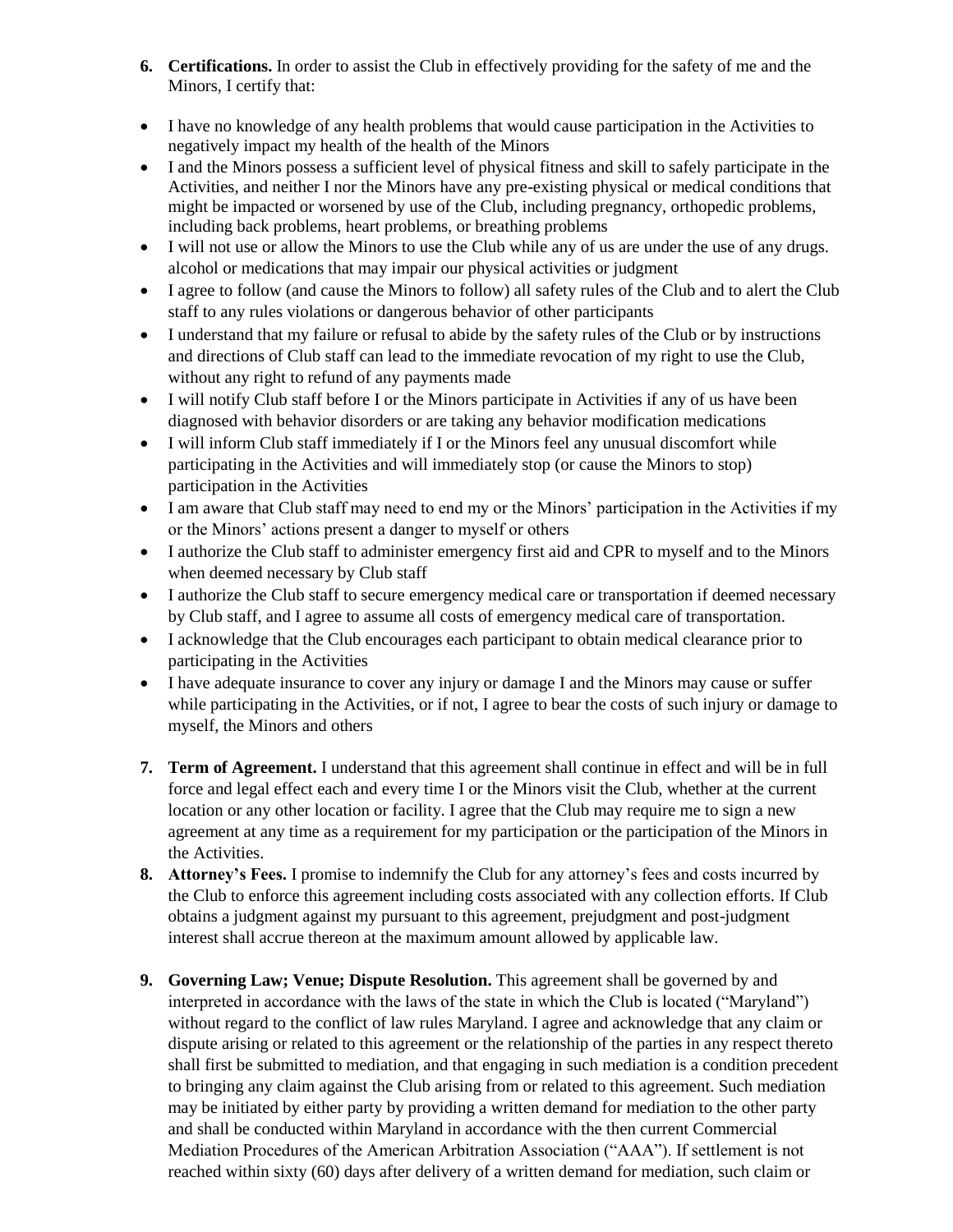dispute shall be submitted to and be settled by final and binding arbitration in Maryland in accordance with the then current Commercial Arbitration Rules of the American Arbitration Association. If arbitration is not available, or in the event of litigation to enforce arbitration or settlement between the parties to this agreement, I agree that sole jurisdiction and venue shall be in the state and federal courts located in Maryland, and I waive any defense of jurisdiction and/or venue that may now or hereafter exist.

**10. Entire Agreement; Severability.** I understand that this is the entire agreement between the undersigned and the Club, and that it cannot be modified or changed in any way by the representations or statements of the Club or its employees or agents or by the undersigned. This agreement supersedes any and all previous oral or written promises or agreements.

I understand and agree that this agreement is intended to be as broad and inclusive as permitted by the laws of Maryland and that if any portion thereof is held invalid, it is agreed that the remainder of the agreement will remain in effect and will continue in full legal force and effect.

**11. Effect of Agreement.** I have read the above and fully understand the terms of this agreement and I have either consulted an attorney regarding the agreement or have elected not to do so. I am aware that by signing this agreement, I am giving up rights that I may have to be bring a legal action or assert a claim against the Protected Parties on the basis of their negligent acts or omissions. I understand that by signing this agreement I may be found by a court of law to have forever waived my rights and the rights of the Releasing Parties and the Minors to maintain any action against the Protected Parties on the basis of any claim from which I have released the Protected Parties. I am giving up these important legal rights voluntarily, freely, under no threat of duress, without inducement, promise or guarantee being communicated to me. I have had reasonable and sufficient opportunity to read and understand this entire agreement. I unconditionally agree to the full terms, statements, warranties, notices, representations, waivers and releases contained in this agreement on behalf of myself, the Releasing Parties and the Minors listed below.

I certify that I am the parent, legal guardian or authorized agent of the Minors listed below and that I have the authority to sign this agreement on their behalf. I also certify that the information provided below for each Minor participant is true and correct. I acknowledge that the Club staff may require me to present picture I.D. to verify my identity.

| <b>Printed Name:</b>                                                    | Signature: |                                           | Date   | D.O.B. |
|-------------------------------------------------------------------------|------------|-------------------------------------------|--------|--------|
| Address:                                                                |            |                                           | Phone: |        |
| <b>Emergency Contact:</b><br><b>Participants Under 18 Years of Age:</b> | Phone:     |                                           |        |        |
| Name:                                                                   | Age:       | Relationship to Adult Participant:        |        |        |
| Name:                                                                   | Age:       | <b>Relationship to Adult Participant:</b> |        |        |
| Name:                                                                   | Age:       | <b>Relationship to Adult Participant:</b> |        |        |
| Name:<br>Waiver accepted by:                                            | Age:       | <b>Relationship to Adult Participant:</b> |        |        |